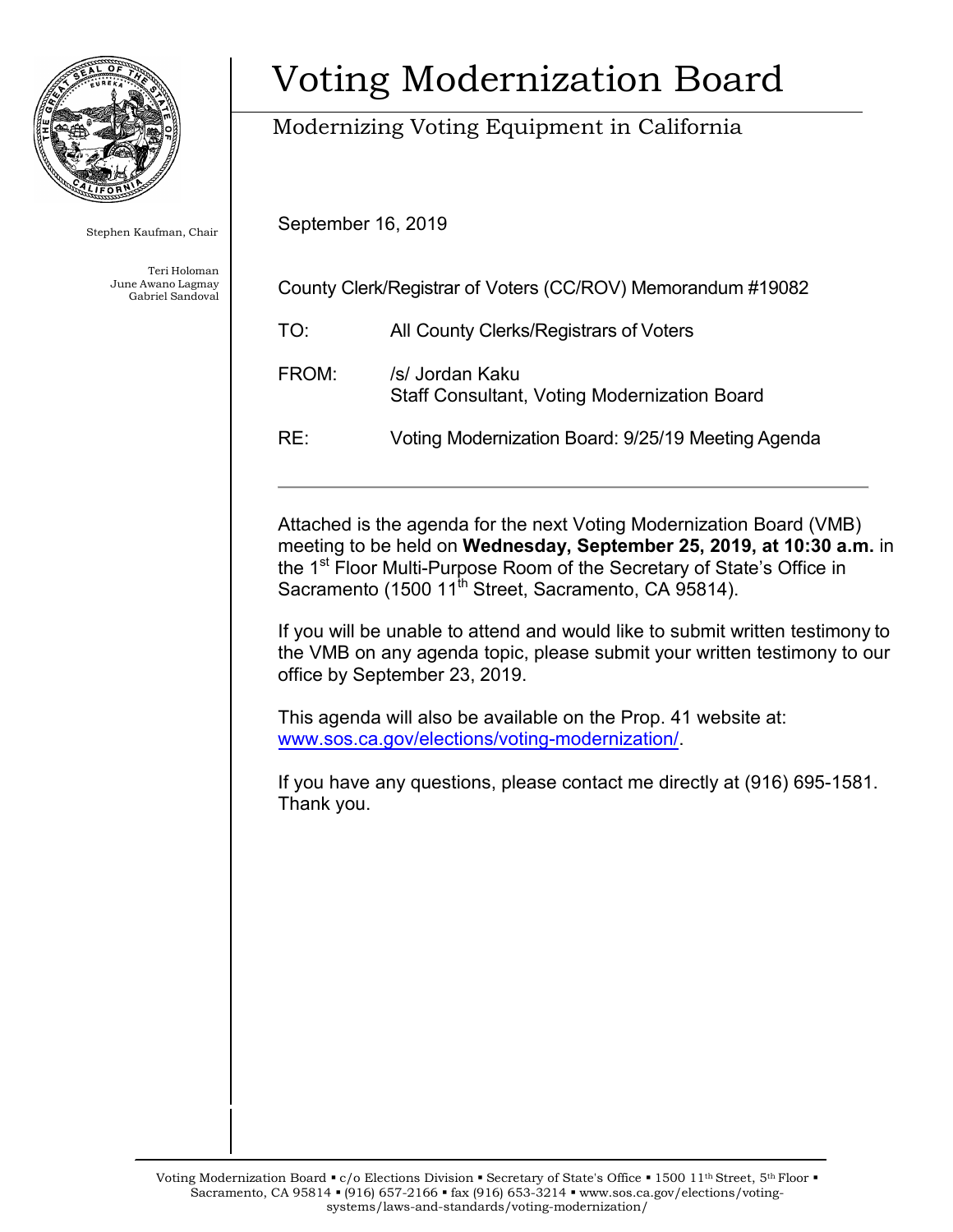

Stephen Kaufman, Chair

Teri Holoman June Awano Lagmay Gabriel Sandoval

# Voting Modernization Board

### Modernizing Voting Equipment in California

#### **Voting Modernization Board Board Meeting Wednesday, September 25, 2019 10:30 a.m. – 12:00 p.m.**

Secretary of State Building 1<sup>st</sup> Floor Multi-Purpose Room 1500 11<sup>th</sup> Street. First Floor Sacramento, CA 95814

### **AGENDA**

- I. Call to Order
- II. Roll Call and Declaration of Quorum
- III. Public Comment: This time is set aside for public presentations regarding Board-related matters not appearing on the Agenda. Members of the public making presentations are limited to two (2) minutes per speaker.
- IV. Adoption of August 9, 2019, Actions & Meeting Minutes
- V. Standing Items: Receive report on the following issues:
	- (A) Update on SOS Notice of Withdrawal of Certification and Conditional Approval of Voting Systems
	- (B) Update on the status of Los Angeles County's Voting Solutions for All People (VSAP) implementation
	- (C) Update on status of counties with remaining VMB Funds
- VI. Staff Report on Related Issues: Receive staff report on the following issue:
	- (A) Clarification of Elections Code Section 19254(c)(3)

Voting Modernization Board  $\bullet$  c/o Elections Division  $\bullet$  Secretary of State's Office  $\bullet$  1500 11<sup>th</sup> Street, 5<sup>th</sup> Floor  $\bullet$ Sacramento, CA 95814 • (916) 657-2166 • fax (916) 653-3214 • https://www.sos.ca.gov/elections/voting-systems/laws-and-standards/voting-modernization/